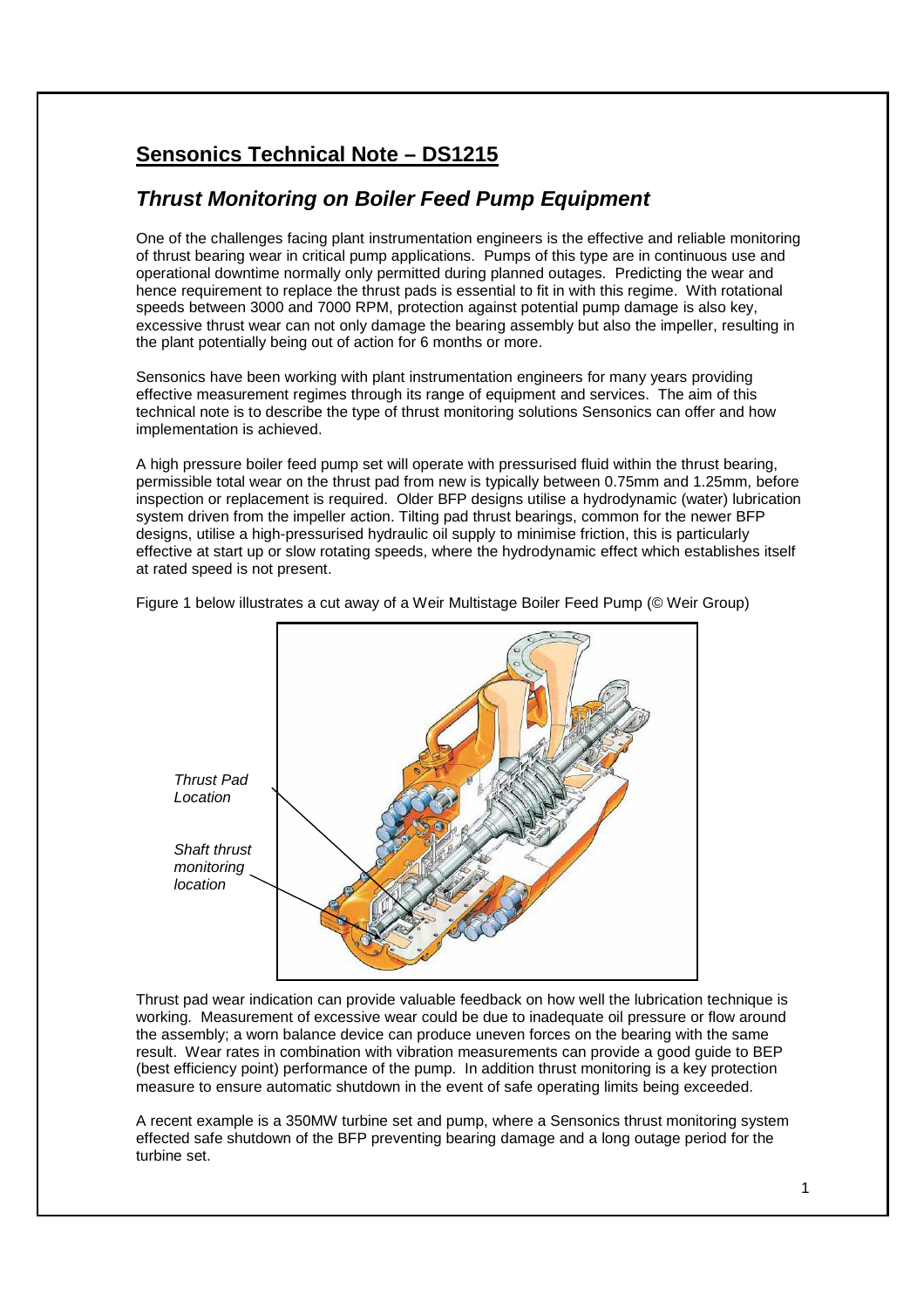While it is fairly straightforward to monitor the end of the drive shaft for changes in pad thickness the measurement is complicated by the following factors.

- 1. Shaft and Casing Expansion
- 2. Float in overall assembly
- 3. Measurement target shape and size

So the challenge is a measurement range for the shaft position that covers the mechanical expansion, float and still provides accurate thrust wear indication. Sensonics range of eddy current proximity probes are proven in such applications, the 8mm tip PRS04, with a half sensitivity arrangement offers a 4mm (4mV/um) range. If a greater range is required an 8mm range probe (20mm diameter) is recommended.

Special bracketry is usually required to achieve correct probe positioning and adjustment; dual redundant systems are common to ensure continued measurement integrity in the event of a probe failure. Mounted axially to the shaft, the ideal location is facing the shaft end, drilling and tapping the cover plate is common. If this is not permitted or the target area insufficient (must be 2x probe diameter), a shaft collar can be utilised or added between the thrust and shaft end bearing. This has the advantage of being located closer to the thrust bearing and therefore reducing the amount of measurement error due to expansion and other shaft effects.

Both probe types are available in a straight or disk format to suit either a direct or collar mounting arrangement – Figure 2 below illustrates both the disk and straight probe types.





Sensonics proximity probes comply with the API 670 standard and are available in a set range of tuned cable lengths. The probe is utilised in conjunction with a driver / lineariser to provide a voltage output proportional to gap.

To complement the probe system a thrust monitor and protection unit is required to process the measured signal. Sensonics have a wide range of thrust monitors to suit various applications. The standalone type key functions are detailed below.